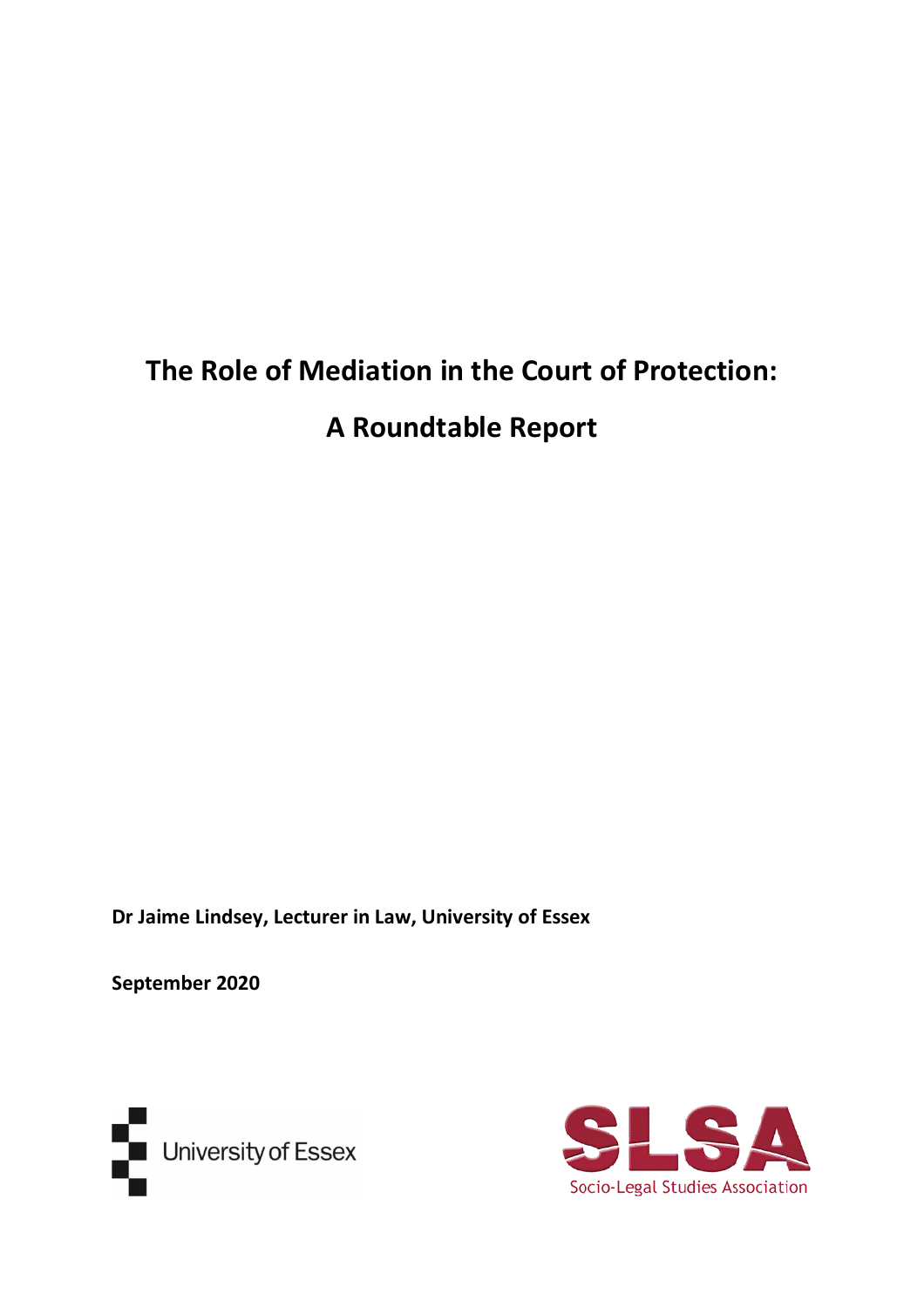# **Acknowledgements**

First, I would like to thank the Socio-Legal Studies Association (SLSA) for funding my research into mediation in the Court of Protection and for supporting the holding of this roundtable virtually during a challenging period of time. In addition, I thank the School of Law at the University of Essex for their generous support throughout this project.

I also thank all of the participants who attended the stakeholder roundtable, who cannot be named here as the event was held under the Chatham House Rule. However, they contributed to an interesting, varied and valuable discussion which has formed the basis of this report.

Finally, I want to thank Lee Marsons for his research assistance for the event and in the preparation of this report, as well as Margaret Doyle for her ongoing support and feedback on various aspects of my work related to mediation and the Court of Protection.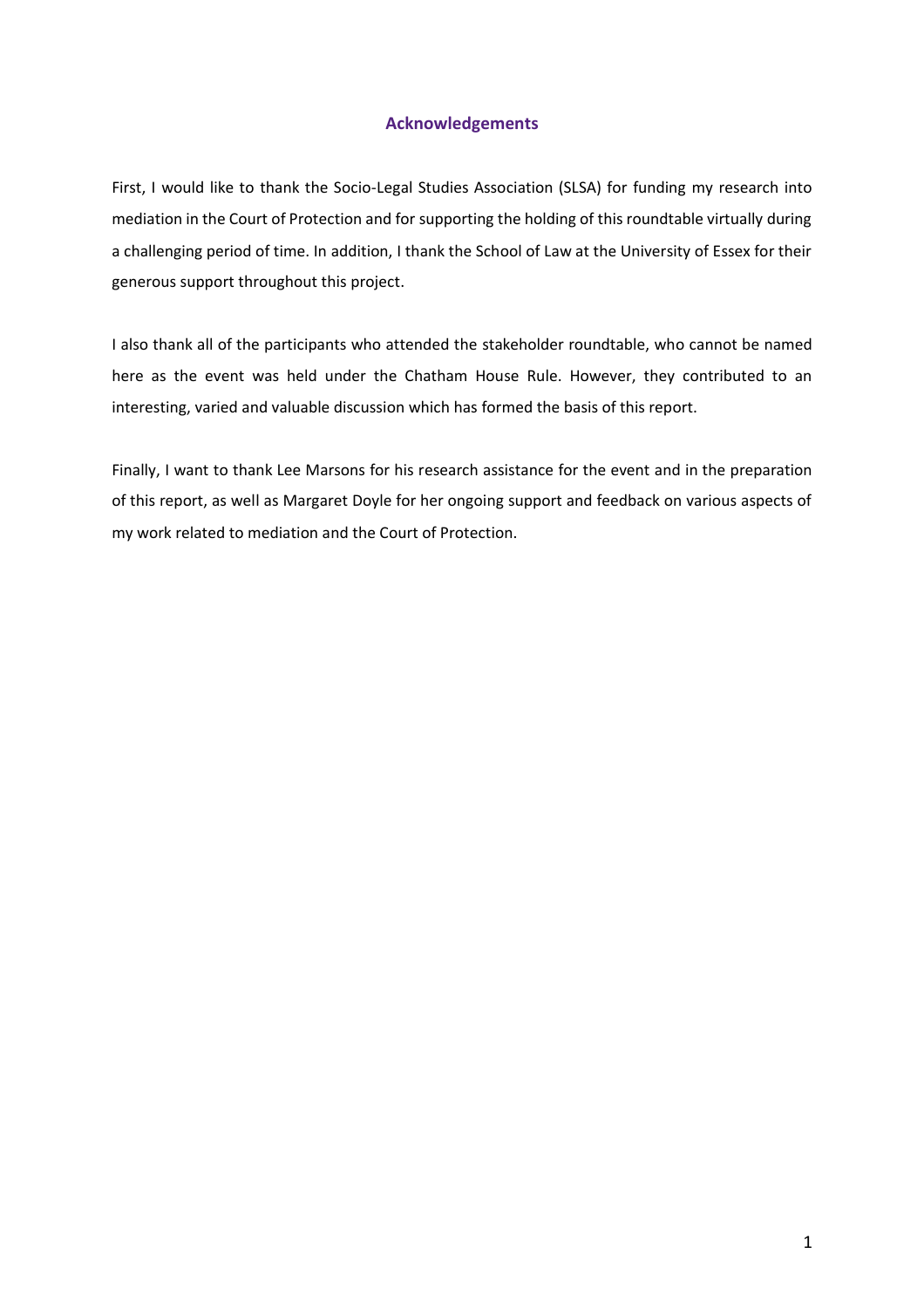## **1. Introduction**

On 18 June 2020, I hosted a roundtable on the role of mediation in Court of Protection (CoP) proceedings. Originally, this event was meant to be held in person but, due to the coronavirus pandemic, we moved online instead. The aim of the roundtable was to get a range of stakeholders with expertise in mental capacity law, the CoP and/or mediation together to discuss the key issues arising where mediation is used in the context of CoP proceedings.

The roundtable included discussion of the role of mediation in improving P's participation (P being the subject of the proceedings). Evidence suggests that P's participation in CoP proceedings is limited<sup>1</sup> and so part of the aim of my ongoing research is to consider whether mediation provides more opportunities for participation and, if so, why. The roundtable also included discussions of wider issues, including mediation's various advantages and disadvantages, and discussions about the use of virtual mediations during the pandemic and beyond. Despite the limitations of holding a roundtable by Microsoft Teams, the event was a success; we managed to bring together a range of perspectives including members of the judiciary, policy makers, lawyers, mediators, academics and others.

This report provides some background information about the use of mediation in the CoP, summarises the roundtable, identifies key themes that arose from the roundtable as well as more specific issues that were raised by participants. It concludes with an outline of areas in which further research is needed, specifically:

- 1.1. Evaluative research comparing mediated cases against litigated CoP cases, including in relation to outcome and longer term impact on relationships;
- 1.2. Issue specific research, exploring mediation's use in particular types of case;
- 1.3. Research on the use of virtual mediations as an alternative to face-to-face settings.

<sup>1</sup> See P Case (2019) 'When the judge met P: The rules of engagement in the Court of Protection and the parallel universe of children meeting judges in the Family Court', 39 Legal Studies 302; J Lindsey (2019) 'Testimonial injustice and vulnerability: A qualitative analysis of participation in the Court of Protection', 28 Social and Legal Studies 450; A Ruck Keene, NB Kane, SYH Kim and GS Owen (2019) 'Taking capacity seriously? Ten years of mental capacity disputes before England's Court of Protection' 62 International Journal of Law and Psychiatry 56.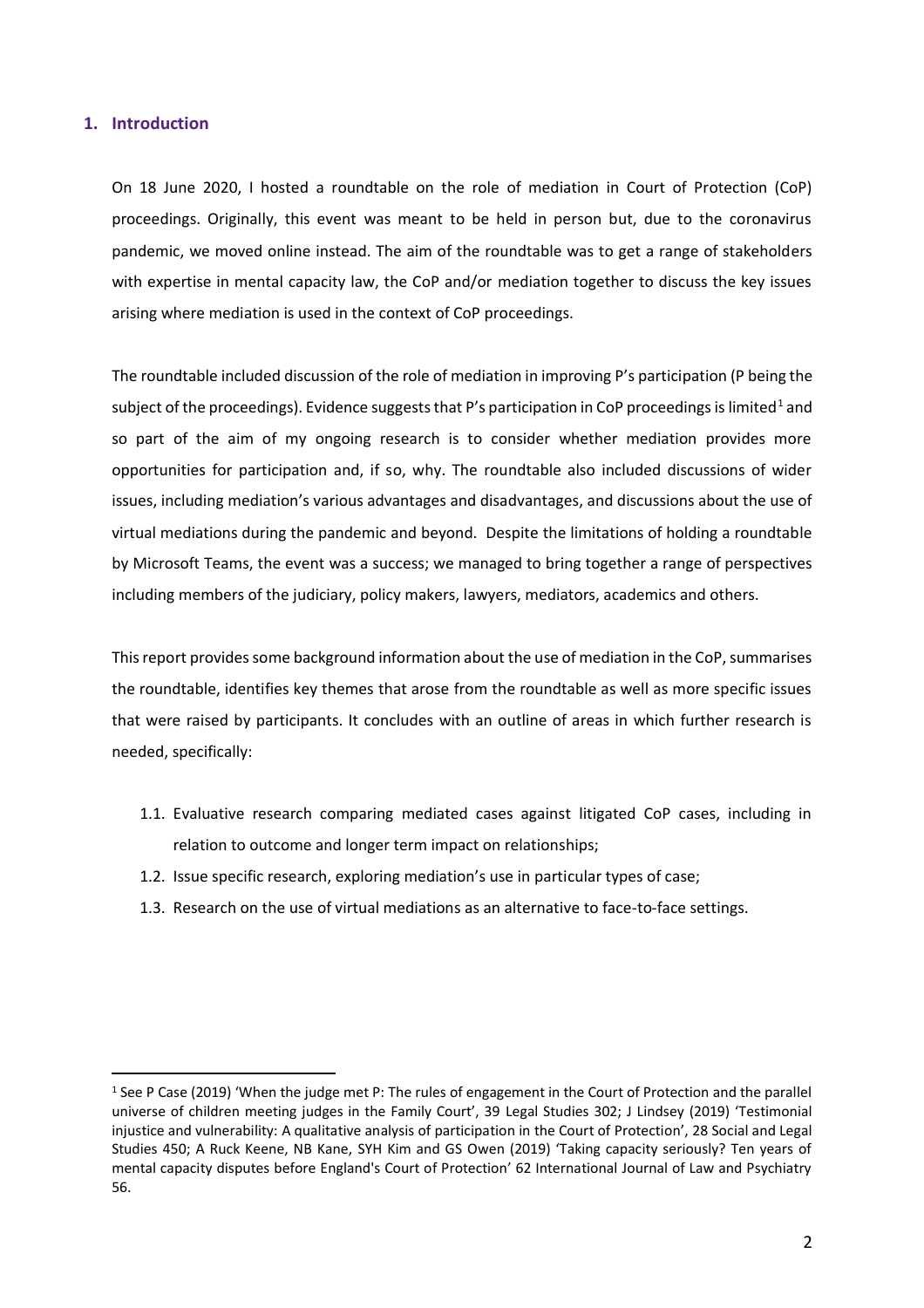## **2. Background**

In light of growing concerns about access to justice and the limited participation of vulnerable groups in legal proceedings, it is possible that mediation could help to improve access to justice for some vulnerable participants.<sup>2</sup> The aim of this roundtable was to understand the views of relevant stakeholders on mediation in the CoP before further research was undertaken.

The Mental Capacity Act 2005 (MCA) does not specifically addressthe use of mediation in proceedings. However, the Code of Practice to the MCA makes some reference to the use of mediation, stating:<sup>3</sup>

A mediator helps people to come to an agreement that is acceptable to all parties. Mediation can help solve a problem at an early stage. It offers a wider range of solutions than the court can – and it may be less stressful for all parties, more costeffective and quicker. People who come to an agreement through mediation are more likely to keep to it, because they have taken part in decision-making.

The Court of Protection rules 2017 (COPR) state that active case management by the court includes 'encouraging the parties to use an alternative dispute resolution procedure if the court considers that appropriate'. <sup>4</sup> Other than these references, there is no mention of mediation within the COPR or the MCA.

Case law may also provide an insight into the extent to which mediation is used in this jurisdiction. A review of all reported CoP cases on the British and Irish Legal Information Institute (BAILII) from 1 January 2010 – 28 February 2020 shows that 21 cases refer to the concept of mediation.<sup>5</sup> That represents 4.45% of all of the reported case law (n=472) on BAILII during that period of time. Given that there is no requirement for the judge to even be informed that the case was mediated, this figure

<sup>2</sup> Ibid; M Burton, R Evans and A Sanders (2007) 'Vulnerable and intimidated witnesses and the adversarial process in England and Wales' 11 International Journal of Evidence and Proof 1.

<sup>&</sup>lt;sup>3</sup> Mental Capacity Act Code of Practice, available at: [https://assets.publishing.service.gov.uk/government/uploads/system/uploads/attachment\\_data/file/497253/](https://assets.publishing.service.gov.uk/government/uploads/system/uploads/attachment_data/file/497253/Mental-capacity-act-code-of-practice.pdf) [Mental-capacity-act-code-of-practice.pdf,](https://assets.publishing.service.gov.uk/government/uploads/system/uploads/attachment_data/file/497253/Mental-capacity-act-code-of-practice.pdf) para 15.7.

<sup>4</sup> COPR 1.3(3)(h).

<sup>5</sup> 'Mediate', 'mediation' and 'mediator' were all search terms in compiling this list of cases using the BAILII search function available at: [https://www.bailii.org/ew/cases/EWCOP/.](https://www.bailii.org/ew/cases/EWCOP/) This search came up with 29 cases, but on further investigation many of these cases were not referring to the concept of 'mediation' as used in this report. For example, one inclusion of the word 'mediation' appeared to be a typo and the correct word was 'medication', see *Re AG* [2016] EWCOP37. The irrelevant cases were removed from the database of cases, leaving 21 cases that mentioned 'mediation' as used here.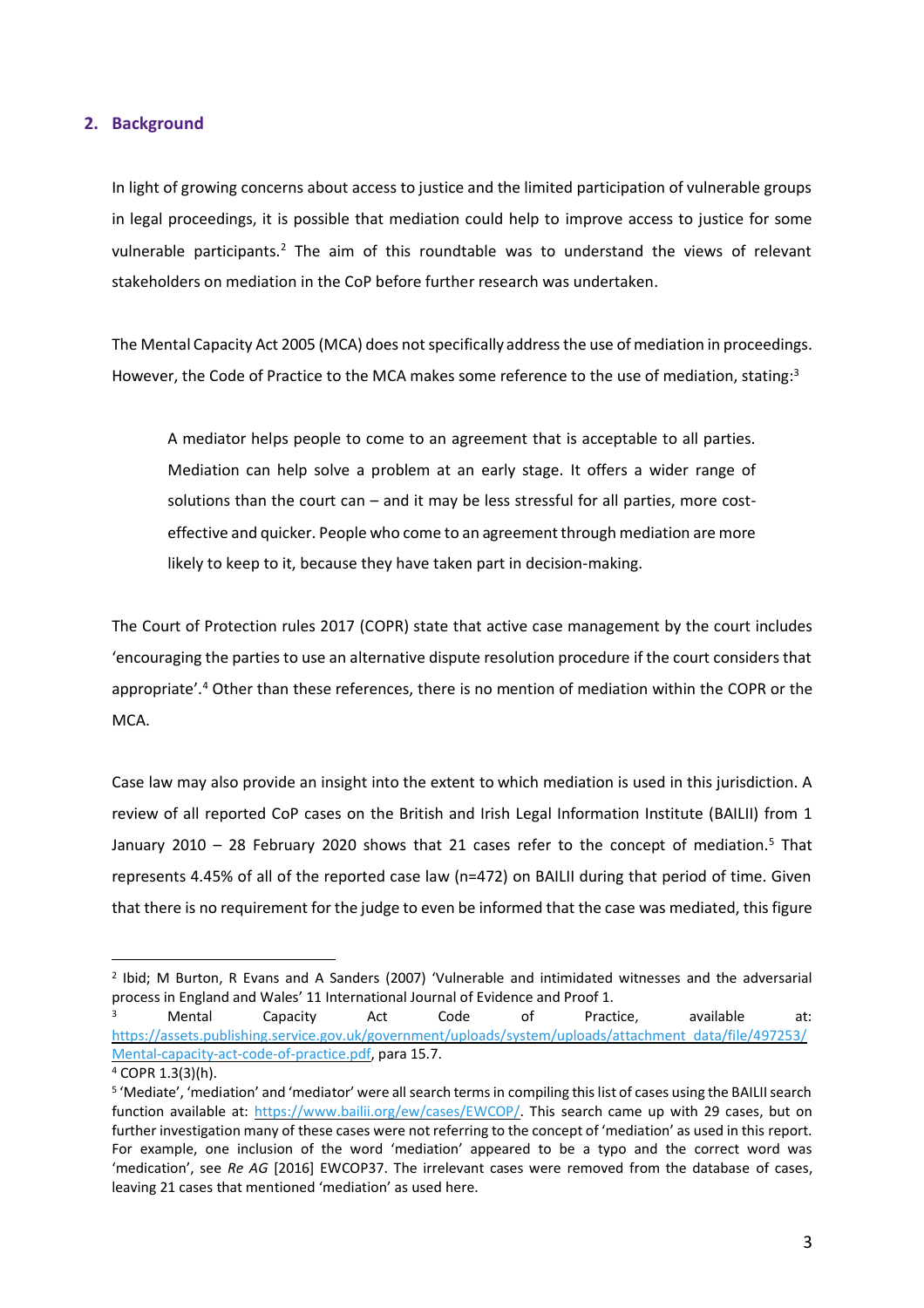is likely to significantly under report the true number of cases that have some engagement with mediation over that time period. Analysing reported case law alone does not provide a complete account of what is happening because you might expect successfully mediated cases not to even reach a judgment. In any event, 4.45% of all reported case law referencing the concept of mediation shows that it is at least on the radar the parties involved in proceedings.

There is very little research, and no published independent academic research, about mediation's use in the specific context of the CoP. The evidence that we do have is practitioner led and includes the Office of the Public Guardian's (OPG) pilot mediation scheme (which has not yet reported its findings), a report by mediator and solicitor Charlotte May, and an ongoing practitioner led pilot CoP mediation scheme (also not yet reported). This latter scheme will be independently evaluated, albeit the success of this evaluation will depend on the uptake of mediation under the scheme which has so far been limited.

The OPG pilot analysed the role of mediation in pre-issue mental capacity disputes. The OPG scheme applied to cases where there was a lasting power of attorney (LPA), an enduring power of attorney (EPA) or a court-appointed deputy and is therefore much narrower than the scope of the CoP's work more generally. The aim of the use of mediation by the OPG was to 'identify whether OPG safeguarding investigations can safely be scaled down because the issue is a dispute, rather than a matter concerning abuse or neglect'. The point being that the latter requires further OPG investigation and potentially an application to the CoP, whereas the former can be resolved through mediation and agreement between the parties. As far as I understand it, the full findings of that pilot scheme have not yet been released, but it highlights that mental capacity disputes are being mediated, irrespective of whether this has been formally incorporated into a court authorised scheme.

May's report on mediation and the CoP in the UK was the result of her involvement in a working group on the use of mediation in the CoP, which originated in the South West of England. May used a two stage survey of 25 professionals (lawyers, mediators and one social worker) to ask their views about CoP mediation.<sup>6</sup> The key findings from that research included that 72% of respondents thought that lack of awareness of CoP mediation was a major obstacle to the parties engaging in CoP mediation, in

 $6$  C May (2019) 'Court of Protection mediation research: Where are we in the UK?', available at: [http://www.adultcaremediation.co.uk/Court\\_of\\_Protection\\_Mediation\\_Research\\_190531.pdf](http://www.adultcaremediation.co.uk/Court_of_Protection_Mediation_Research_190531.pdf) (accessed: 16 July 2020).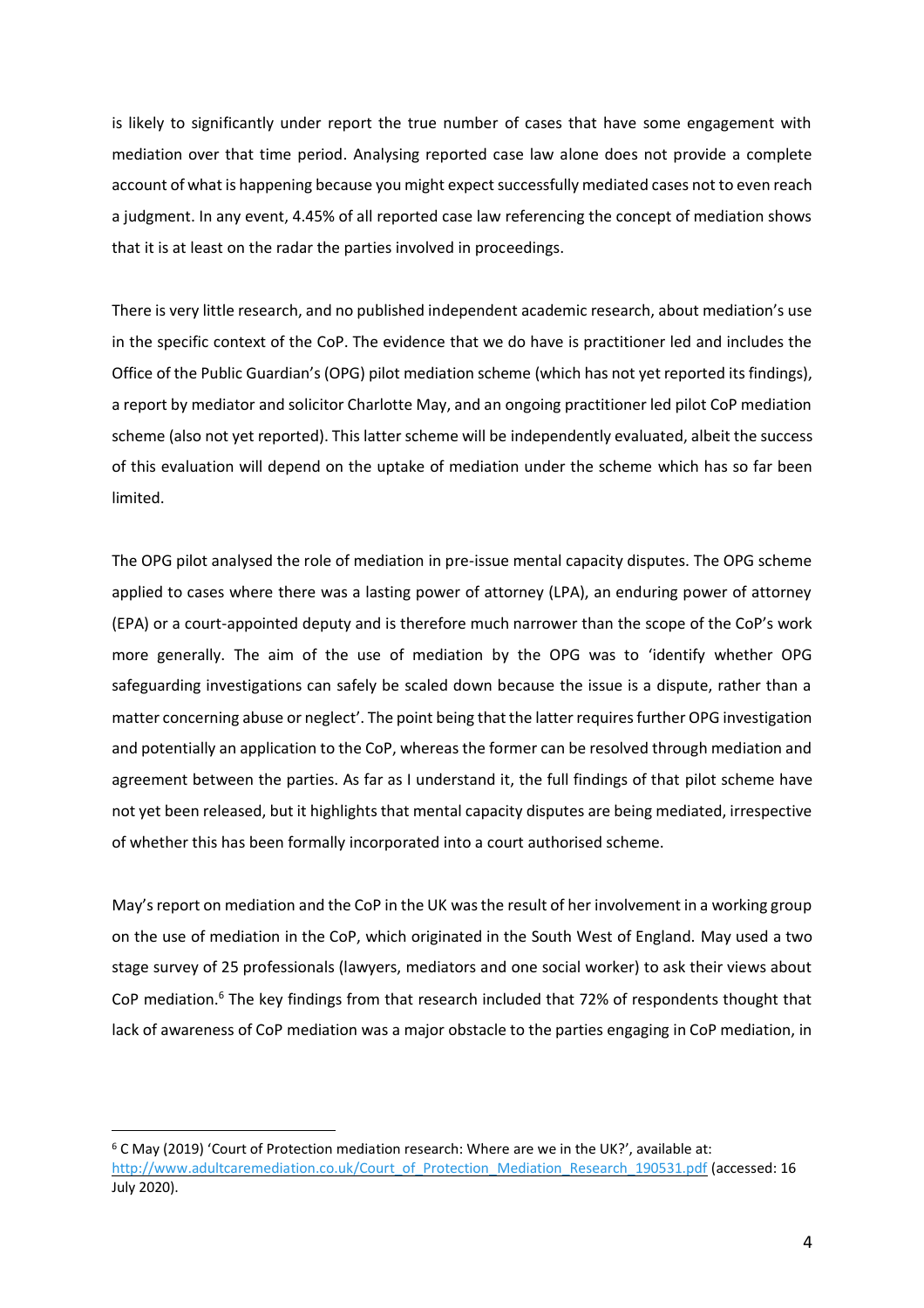79% of cases P did not attend or participate in the mediation, and in 78% of cases an agreement was reached as a result of the mediation.<sup>7</sup>

<span id="page-5-0"></span>Building on May's research, a practitioner-led mediation pilot scheme was set up for issued proceedings in the CoP.<sup>8</sup> The scheme, set up by a working group of practitioners, is seeking to gather evidence on the use of mediation in CoP proceedings and is currently expected to run until at least April 2021. I will be carrying out the independent evaluation of that scheme and the roundtable discussion and this report will feed into that evaluation, although the two pieces of research are separate.

There was also an additional discussion section in the roundtable about the use of virtual mediations due to the response to Covid-19 meaning that mediations are now routinely being held 'online'. Participants in the roundtable, and in many other contexts, typically refer to virtual processes as 'remote', e.g. 'remote mediations' or 'remote hearings'. However, I use the term 'virtual' rather than 'remote' in this report because it better captures what it is that we are discussing here. First, mediations are carried out using computer software such that they are not taking place in a face-toface, physical setting. The mediation process is therefore happening virtually, through a screen, connecting people in remote settings through the internet and their chosen software. Conversely, describing this process as 'remote' implies distance and separateness – that the mediation (and *mediator*) are in some distant space. While this may accurately reflect that there is greater physical distance between people in virtual mediations, the language of remoteness can also serve to reinforce that separation and make people feel even more remote. Therefore describing the mediation as virtual is both more accurate and more inclusive than the term 'remote' mediations.

# **3. Structure of the event**

The session began with three presentations to identify the core issues which would frame the roundtable. These presentations covered: an overview of the current evidence on mediation in the CoP; vulnerability and the values of participation in mediation; and, reflections on the use of virtual mediations during the pandemic. After a number of questions and a short break, we then moved on to the roundtable, whereby participants engaged with a multitude of topics ranging from the extent

 $<sup>7</sup>$  Ibid, 5-6.</sup>

<sup>8</sup> See Court of Protection Mediation Scheme, available at: [https://www.courtofprotectionmediation.uk](https://www.courtofprotectionmediation.uk/) (accessed: 15 July 2020).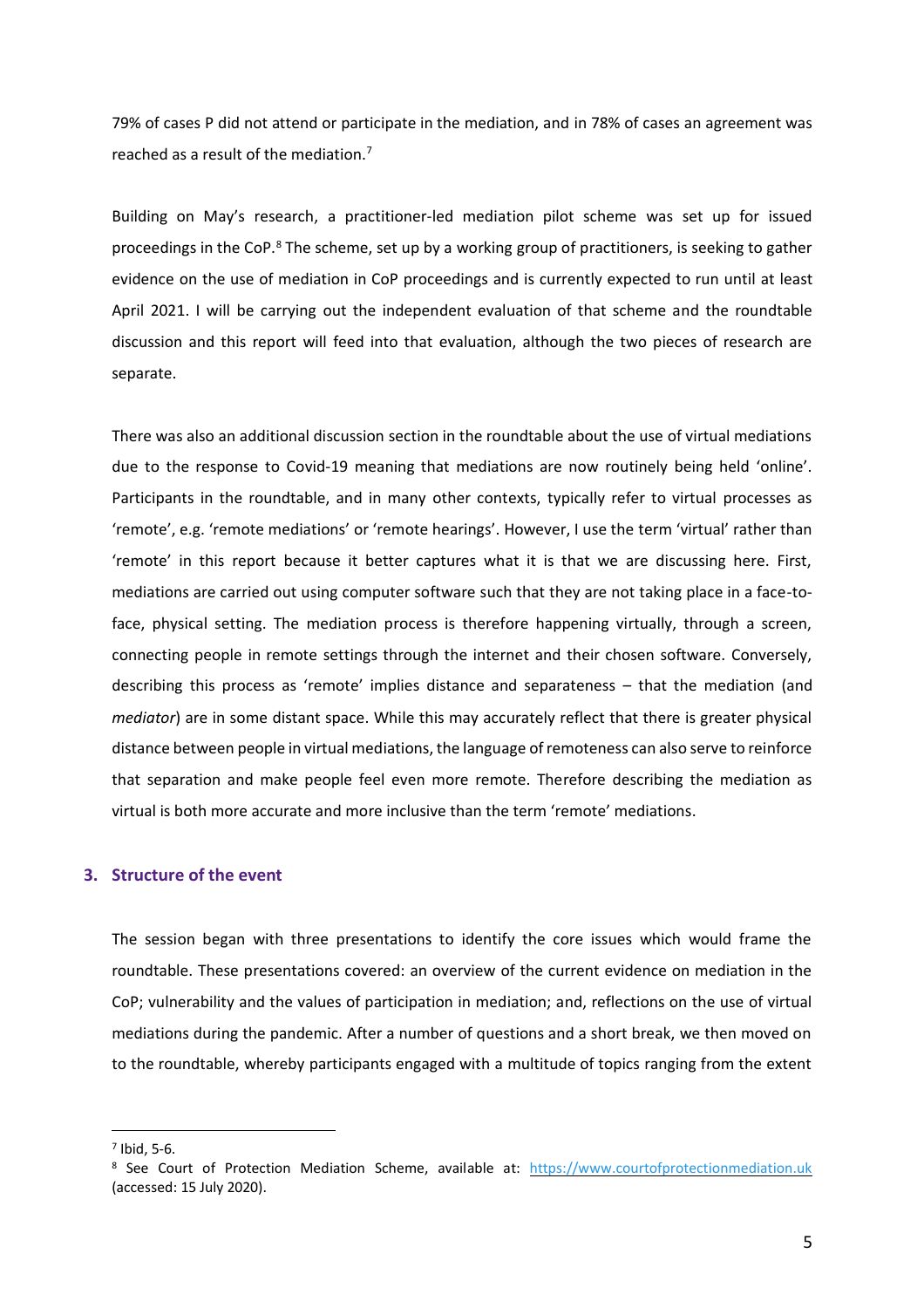to which P participates in mediation; which issues are most appropriate for mediation; the values underpinning mediation; and who should fund mediation.

## **4. Themes identified**

In section 4.1 below I set out five overarching themes that I have identified from the roundtable. In sections 4.2-4.3 I then move on to consider some of the more specific points raised in more detail.

## **4.1. Overarching themes**

## **4.1.1. Professional perspective conflict**

One clear overarching theme that emerged from the roundtable was the differing perspectives from the attendees dependent on their professional background. <sup>9</sup> While there was agreement between attendees on many issues, the areas on which there was disagreement appeared to be professionbased, which meant attendees tended to prioritise different things dependent on their professional approach. For example, legal professionals (specifically those who were not also mediators) appeared to prioritise a clear outcome or decision at the mediation and independence between the mediator and the parties. Mediators, on the other hand, prioritised informality, flexibility, communication, person-centredness, and emotional connection to the parties. This tension is clear in the literature from other areas of law, <sup>10</sup> but it was interesting to see this reflected with CoP practitioners too. It suggests that there may still be a disconnect between the views of legal professionals and mediators about the potential of mediation. Bridging these opposing perspectives will be important to ensuring that CoP mediation is effectively implemented into practice.

## <span id="page-6-0"></span>**4.1.2. Process benefits**

Participants at the roundtable identified that there were clear process benefits to mediation including: flexibility, accessibility, and improved working relationships. This was particularly so if mediation was

<sup>&</sup>lt;sup>9</sup> All attendees attended in a professional capacity.

<sup>&</sup>lt;sup>10</sup> V Bondy, L Mulcahy, M Doyle, M and V Reid (2009) 'Mediation and judicial review: An empirical research study', available at:

[https://www.nuffieldfoundation.org/sites/default/files/files/MediationandJudicialReview.pdf,](https://www.nuffieldfoundation.org/sites/default/files/files/MediationandJudicialReview.pdf) 41; H Genn (2010) 'Civil mediation: a measured approach?' 32 Journal of Social Welfare and Family Law 195; C Irvine (2020) 'What do 'lay' people know about justice? An empirical enquiry' 16 International Journal of Law in Context 146.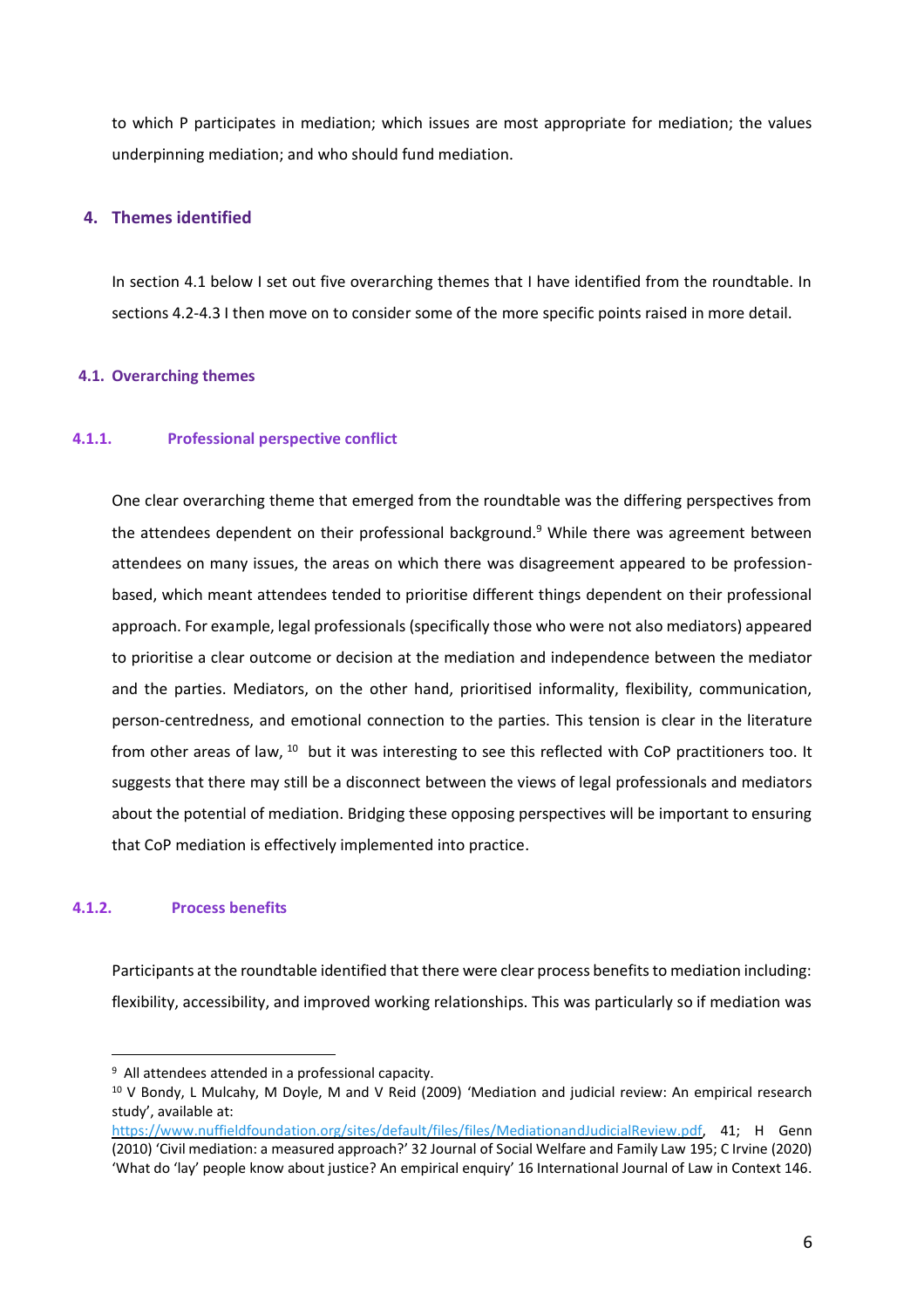practiced as a process over time, rather than as a one-off event. Overall, participants noted that major benefits were to be found in the process of mediation by fostering thinking, reflection, and better relationships (considered in more detail below).

## **4.1.3. Nature of the agreement**

Participants focused on the nature of the agreement reached at mediation (or lack thereof) and it was in this area where there was most concern about the role of mediation in the CoP. This included discussion of the substance of the agreement itself as well as the implications of reaching agreement or the failure to reach agreement, for example on costs or the direction of proceedings.

<span id="page-7-0"></span>As has been written in the context of family mediation '[w]ithout an evaluation of the agreement, it will be unclear whether the settlement is practical, viable, workable or consistent with legal norms in the long-term.<sup>'11</sup> This was a clear theme of the roundtable, with participants noting that for mediation to be successful in the long run (in respect of process benefits as well as outcome) then the discussions, and ultimate settlement, at mediation had to be realistic as well as in the interests of P.

Several participants working as mediators argued that person-centred<sup>12</sup> mediation resulting in nuanced agreement reflective of the different values and priorities is possible, and that agreements are not, in their experience, entirely focused on one party's outlook. This is an important theme to consider further in the CoP because of the potential for safeguarding issues and power imbalances to arise.

## **4.1.4. Voice/participation**

A number of participants raised the issue of voice and/or participation in mediations. However, views were split on whether mediation could improve voice and participation of P in particular, albeit noting that the voices of others (such as P's family members, supporters, friends and carers) are also important. As Martin explains 'it is discriminatory if a person's access to justice is limited because a mediator has not facilitated a collaborative support process to include participants with impaired

<sup>&</sup>lt;sup>11</sup> R Blakey, (2020) 'Cracking the code: the role of mediators and flexibility post-LASPO' 53 Child and Family Law Quarterly, 4.

 $12$  Highlighting the need to have a clear understanding of what 'type' of mediation we are referring to here as being most appropriate for the CoP, for further on this see T Tallodi (2019) *How parties experience mediation : An interview study on relationship changes in workplace mediation*, 21.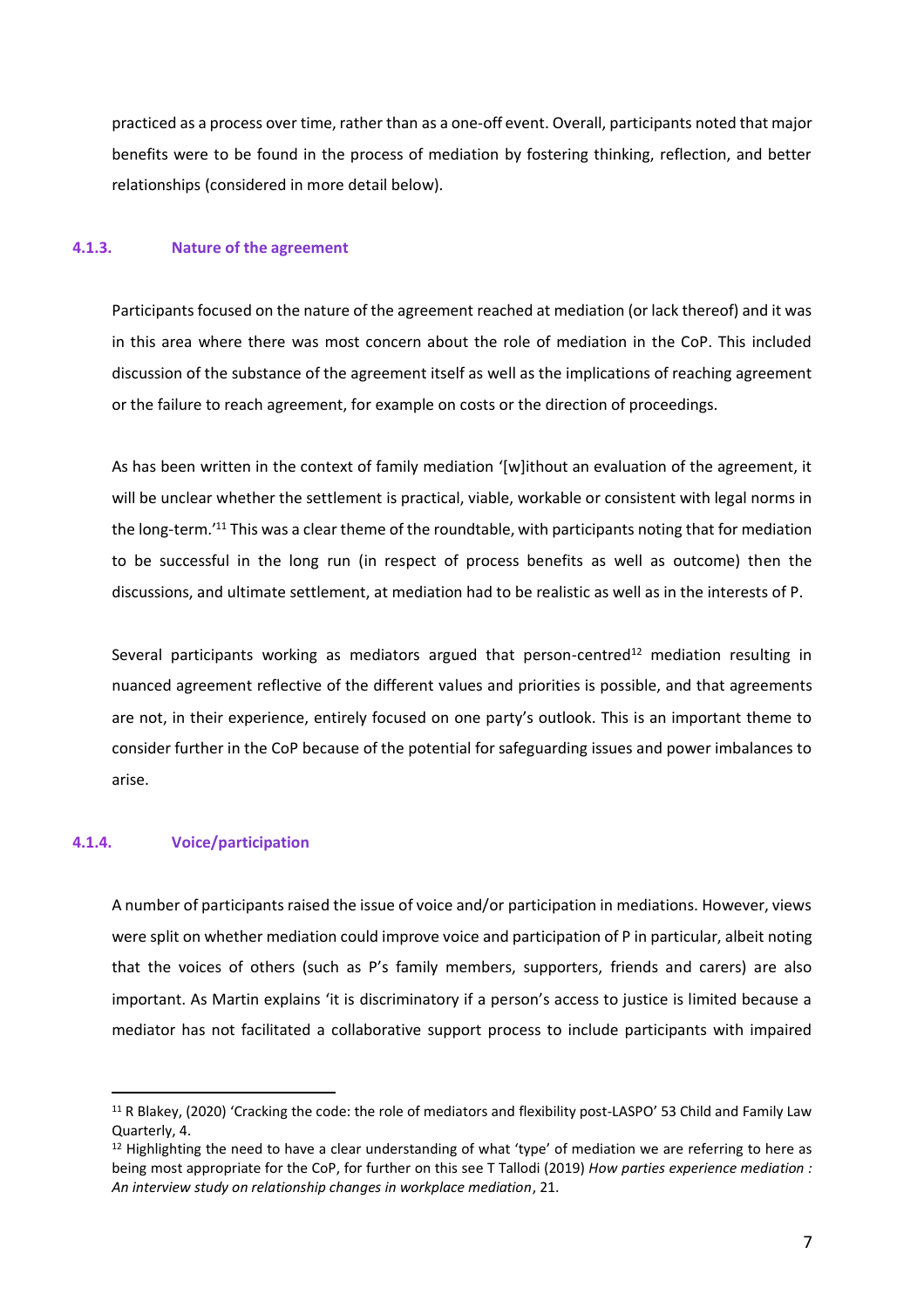<span id="page-8-0"></span>decision making in the mediation process.<sup>13</sup> Therefore it was unsurprising to see this come out as a clear theme of the discussions and will require careful consideration if CoP mediation is to be expanded.

## **4.1.5. Accessibility**

A final overarching theme of the roundtable related to issues of accessibility, specifically the platforms through which the mediation is conducted and how accessible the mediation is to participants. In the virtual mediations this raised issues of technology, but in relation to face-to-face mediations, issues may arise in relation to the accessibility of the mediation itself, particularly for disabled participants and in ways that secure their participation.

#### **4.2. Opportunities of CoP mediation**

In interrogating the above themes and their component parts in more detail below, I set out the views of roundtable participants on the opportunities that mediation provides for resolving CoP proceedings. Positive reflections on the opportunities of mediation included: mediation's potential to improve relationships, mediation's flexibility and informality, and mediation's potential for better resolution.

## **4.2.1. Mediation's potential to improve relationships**

Several participants explained that, compared with litigation, mediation had the advantage of improving relationships between the parties. This included that, in giving parties the time and space to think, reflect, listen, and communicate, it fostered and promoted improved relationships. This was exemplified in the comments by one legal professional attendee who argued that he was, 'a big fan of mediations where there had been a breakdown of trust' or 'where something had gone wrong in the relationship, where the parties had lost the ability to talk to each other but needed to maintain working relationships in relation to P.'

One participant also gave the example of mediations involving the withdrawal of life sustaining healthcare treatment and the disputes that can arise between professionals and families in healthcare environments. The participant noted that resolution had been reached in these cases over a period of

<sup>&</sup>lt;sup>13</sup> J Martin (2015) 'A strengths approach to elder mediation' 32 Conflict Resolution Quarterly 481, 490.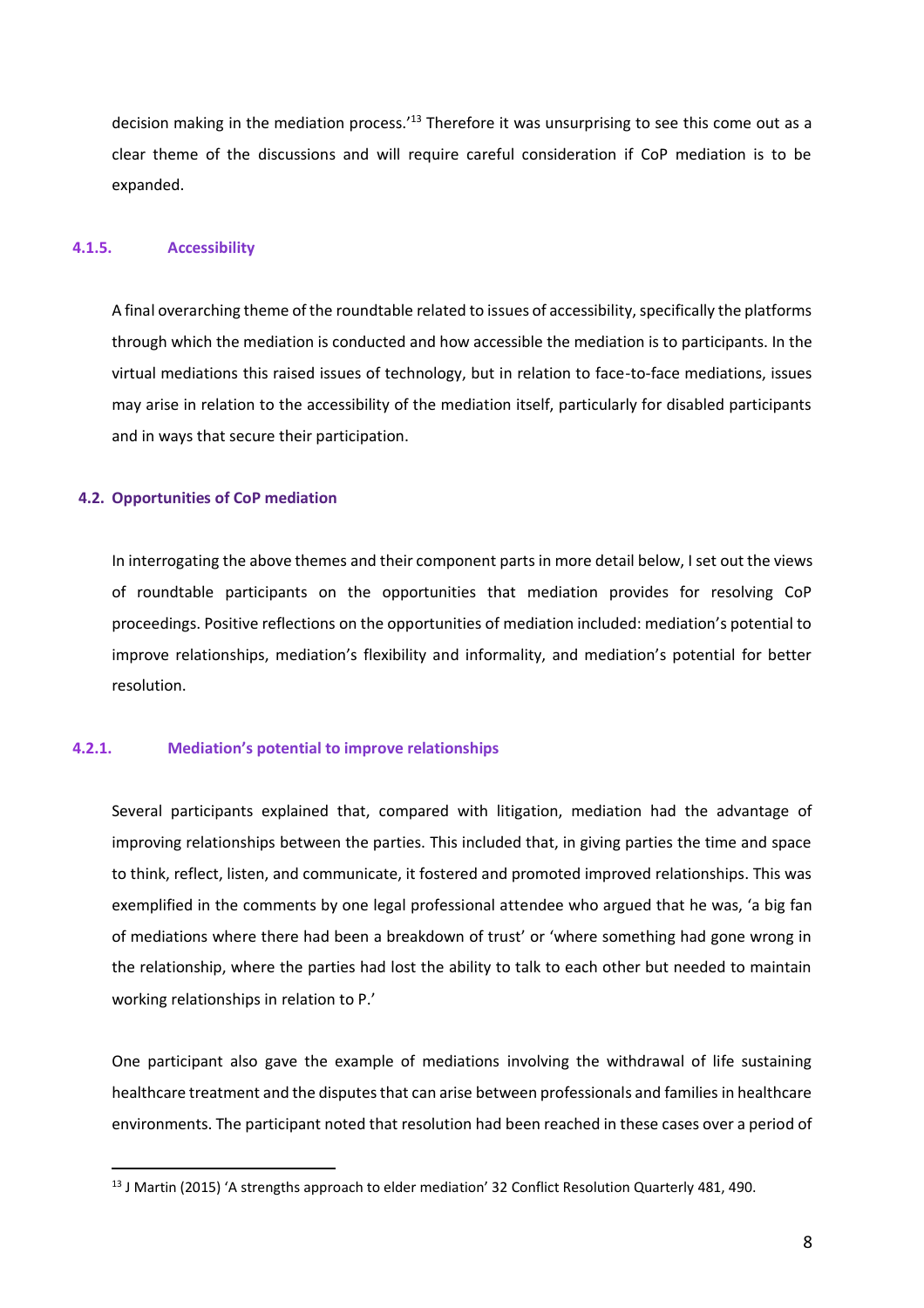weeks and several meetings with families and clinicians, which gave medical professionals and family members the time and space to think through the challenges in the case with mediators, which may not be possible via court hearings. There was a concern that in litigation the parties conceive of each other as adversaries in a purely win or lose situation.

One legal professional attendee from a local authority observed that the relationship between P and a local authority can often continue for many years. Therefore, where the same issue was 'swinging round and round for years, relationships can sour.' He said that the local authority was not necessarily only thinking about the end of the case but also next year and the year after: it wanted better relationships in the long-term between the local authority and the parties.

<span id="page-9-0"></span>Ultimately, several participants made the point that one major benefit is that mediation is better than adversarial court proceedings in resolving fractured relationships which do not assist P. This is a benefit which also appears to be reflected in the literature and is an important area for further research in the CoP context.<sup>14</sup>

#### **4.2.2. Mediation as more flexible and informal than litigation**

There was significant agreement that one major process benefit of mediation is that, compared to court proceedings, it is a relatively informal and flexible approach to dispute resolution. While there was widespread agreement on this, it was something that was particularly emphasised by mediator attendees.

In the move to virtual mediation during the coronavirus pandemic, several mediators suggested that this had a number of procedural benefits for parties. This was because individual parties were often more comfortable in their own environment, for example by mediating virtually from their own home. Therefore, virtual mediation provided the advantage that participants could be more emotionally at ease, which could encourage more effective communication, more attentive listening, and foster better relationships. One mediator suggested that this was especially important for more vulnerable

<sup>14</sup> DG Pruitt, RS Peirce, NB McGillicuddy, GL Welton and LM Castrianno (1993) 'Long-term success in mediation' 17 Law and Human Behavior 313; RA Peeples, S Reynolds and CT Harris (2008) 'It's the conflict, stupid: An empirical study of factors that inhibit successful mediation in high-conflict custody cases' 43 Wake Forest Law Review 505; H Pincock (2013) 'Does Mediation make us better? Exploring the capacity-building potential of community mediation' 31 Conflict Resolution Quarterly 1.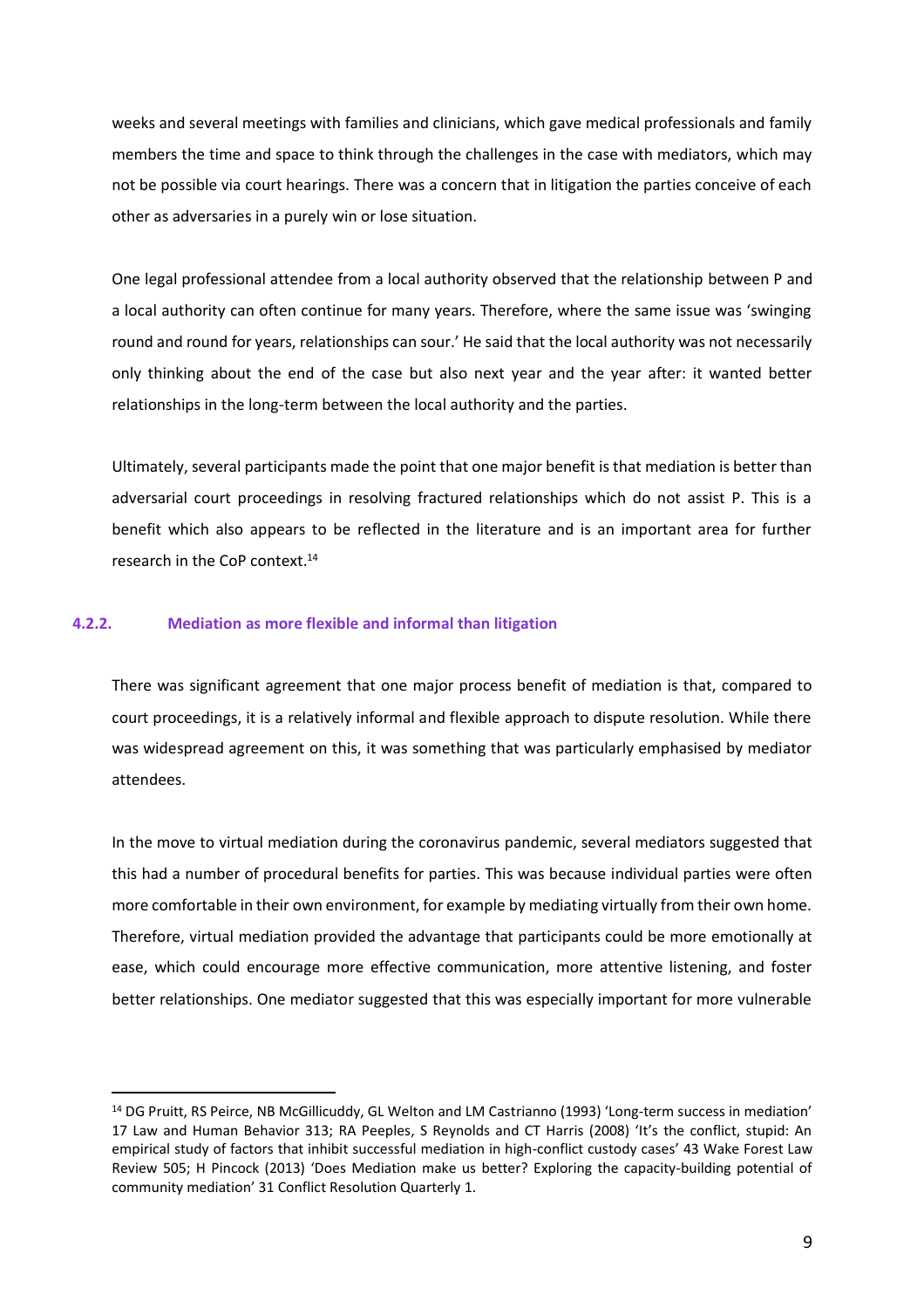participants, who did not have to endure the stress of going to a physical mediation location and could communicate and listen digitally in familiar surroundings.

Nevertheless, one legal professional participant said that mediation and litigation did not need to be an either/or situation. For instance, during a court process, there will also often be best interests meetings and roundtable meetings to discuss the issues. These flexible meetings can happen within the litigation process too, which should not be forgotten.

## **4.2.3. Mediation can be a better form of resolution**

Discussion developed around the use of mediation as a valuable tool to reach better resolution of disputes. This can be split between process benefits (which have already been discussed above) and outcome benefits. An outcome benefit means that mediation may have the potential to lead to better agreements between the parties than litigation allows for. For example, one participant said that court proceedings can often start from a 'static position', whereas the process of mediation is more reflective and, therefore, allows parties to be more reflective when determining what outcome they are willing to agree upon. This encourages parties to think creatively about potential solutions and compromises which litigation may obscure or ignore.

In addition, because mediation could be a flexible multi-event process rather than a singular event, it was suggested that mediation can increase the chances of resolution and agreement in ways that a court hearing may not. Indeed, giving the example of cases involving the withdrawal of life sustaining healthcare treatment, one participant said that it is unreasonable to think about resolution in a oneoff event given the stakes in those cases – a person's life. In these circumstances, the most reasonable approach towards resolution was a flexible, multi-event process. This was not a view shared universally by all attendees, with some concern being raised about agreement being reached that was not in P's best interests (see section[4.3.5](#page-14-0) below). However, with that caveat in mind, mediation may have the potential to contribute to improved, or at least more sustainable, outcomes.

#### **4.3. Challenges in CoP mediation**

In addition to the above opportunities provided by mediation, a number of potential and actual challenges of mediation in the CoP were identified. Some of these challenges are procedural in nature and others relate to the substance of the mediation agreement and/or outcome of the case.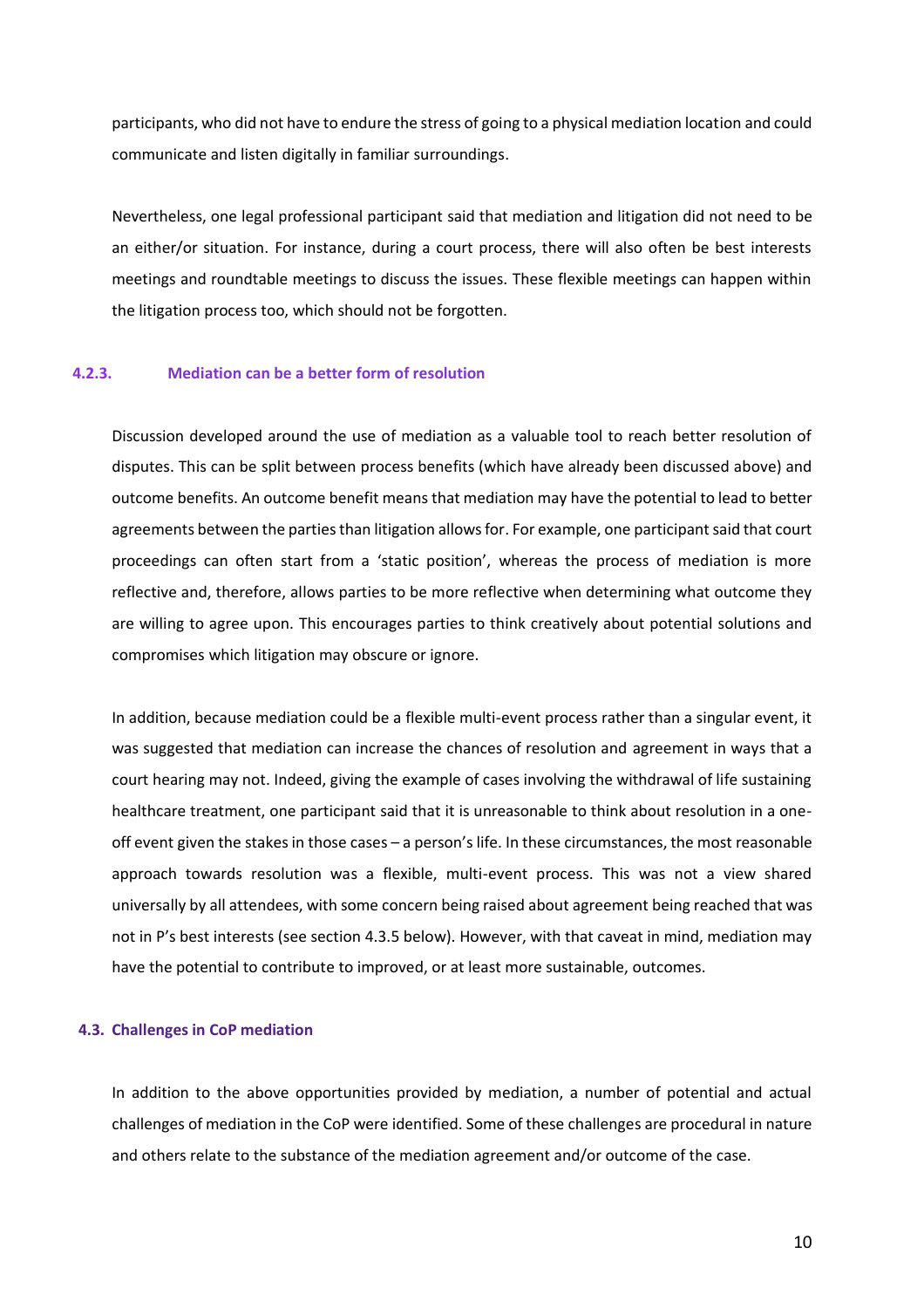#### **4.3.1. Involving disabled participants**

Mediators who attended the roundtable tended to say that mediation had the potential to be more facilitative of the participation of disabled people, especially if mediation was conceived as a process in which they could engage flexibly and ways that support the person's needs. However, mediators also conceded that mediation was not a panacea to encourage participation. One mediator gave the comparative example of mediations involving parents, children, and local authorities, where parents could often 'benevolently' crowd-out their child's voice. This was because parents are ultimately the gatekeepers to their children and were in a position of power because they normally contacted mediation services, were paying for the service, and decided when and where the child could be contacted, if at all.

Comparisons can be made in this regard with CoP mediation in that it will, more often than not, be legal representatives, family members of P, or professionals (such as local authority social workers) who will initiate the mediation process, rather than P herself. This means that the mediator will, initially at least, be engaging with others, rather than P, about the mediation. Mediators will need to be aware of the importance of involving the person at the centre of proceedings and have a clear understanding of disability and accessibility issues.

Several participants were concerned that there were some forms of disability or impairment where participation from P in the mediation would either be difficult or impossible. Cases of impossibility included incidents where P may be in a coma and where there was no reasonable possibility of asking P's opinion and involving them in the discussions. On the matter of impairment, one mediator gave the example of a non-verbal person, where – wrongly in her view – non-verbal communication was often taken as a proxy for inability to communicate or participate at all. In the mediator's view, while it was comparatively difficult to involve a person with communication difficulties in a mediation, there ought to be resources, assistance, and professionals available to enable the person to communicate their views and wishes so far as possible. Nevertheless, these resources were often not available. As a result, mediation cannot yet be seen as a solution to participation of lesser-heard voices, albeit the flexibility of mediation means that it provides some potential for improvement in this regard if accompanied by appropriate and well-funded support.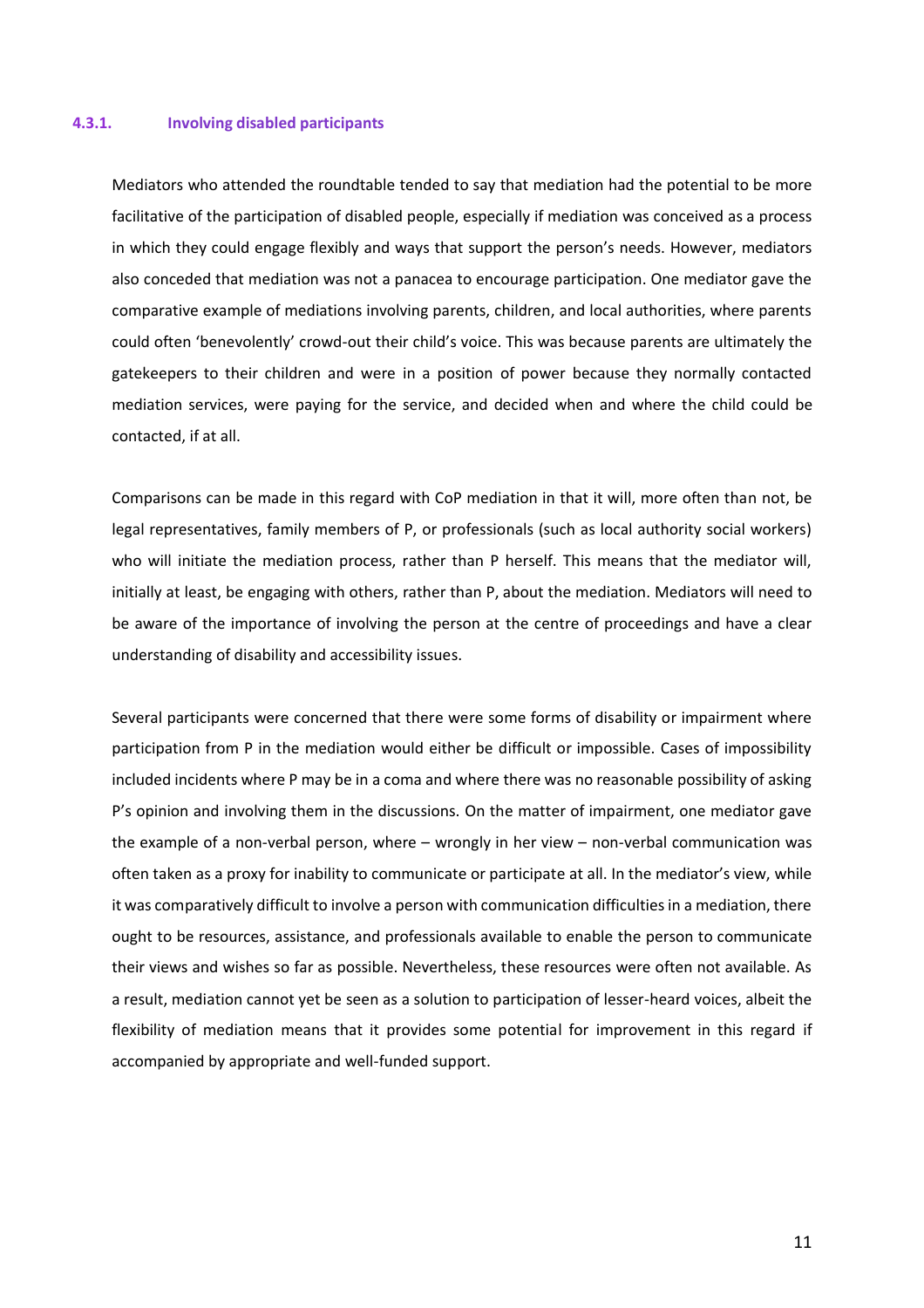#### **4.3.2. Delay/no resolution**

Concerns were raised, particularly by legal professional participants, about the possibility of mediation contributing to a delay in proceedings. For example, if advantages can be gained from mediation as a multi-event process, then there is a corresponding risk that mediation could lead to a delay in resolving a case. Even where mediation is a one-off event, that could still lead to delay if, for example, a hearing date is moved as a result. One legal professional participant noted that the CoP 'did not have six weeks to play with' and that 'delay would be inimical to P's best interests' in some cases. However, there was agreement among mediators that a multi-event mediation process would not be appropriate in every case, especially where this 'would impose delays on something which is clinically urgent'.

One related challenge of CoP mediation is the often contested and challenging issues in litigated CoP cases, which means that sometimes mediation leads to no resolution. This can be a challenge where the parties incur additional costs as a result of the mediation which may not lead to agreement.

These perspectives make clear that 'one size fits all' mediation in the CoP is unlikely to be appropriate and some degree of flexibility or screening of case suitability for mediation may be necessary.

## **4.3.3. Suitability of cases**

There was some discussion about the suitability of mediation for different types of CoP cases. This breaks down into a number of sub-categories which require further consideration and research before any conclusions can be drawn, but the categories may include: the legal issues (e.g. capacity versus best interests); subject matter of the case (e.g. whether any allegations of abuse, urgency and nature of application); party specific features (e.g. P's ability to participate, whether there is a working relationship between the parties).

One participant noted that certain legal issues might be better pursued in mediation (such as ongoing welfare disputes about where a person should live or the care they need), whereas other matters (such as distribution of property or financial assets) might be better resolved by a court.

Participants appeared to agree that mediation would not be appropriate to resolve a question about P's capacity. This was partly because of the belief that the Mental Capacity Act 2005 does not allow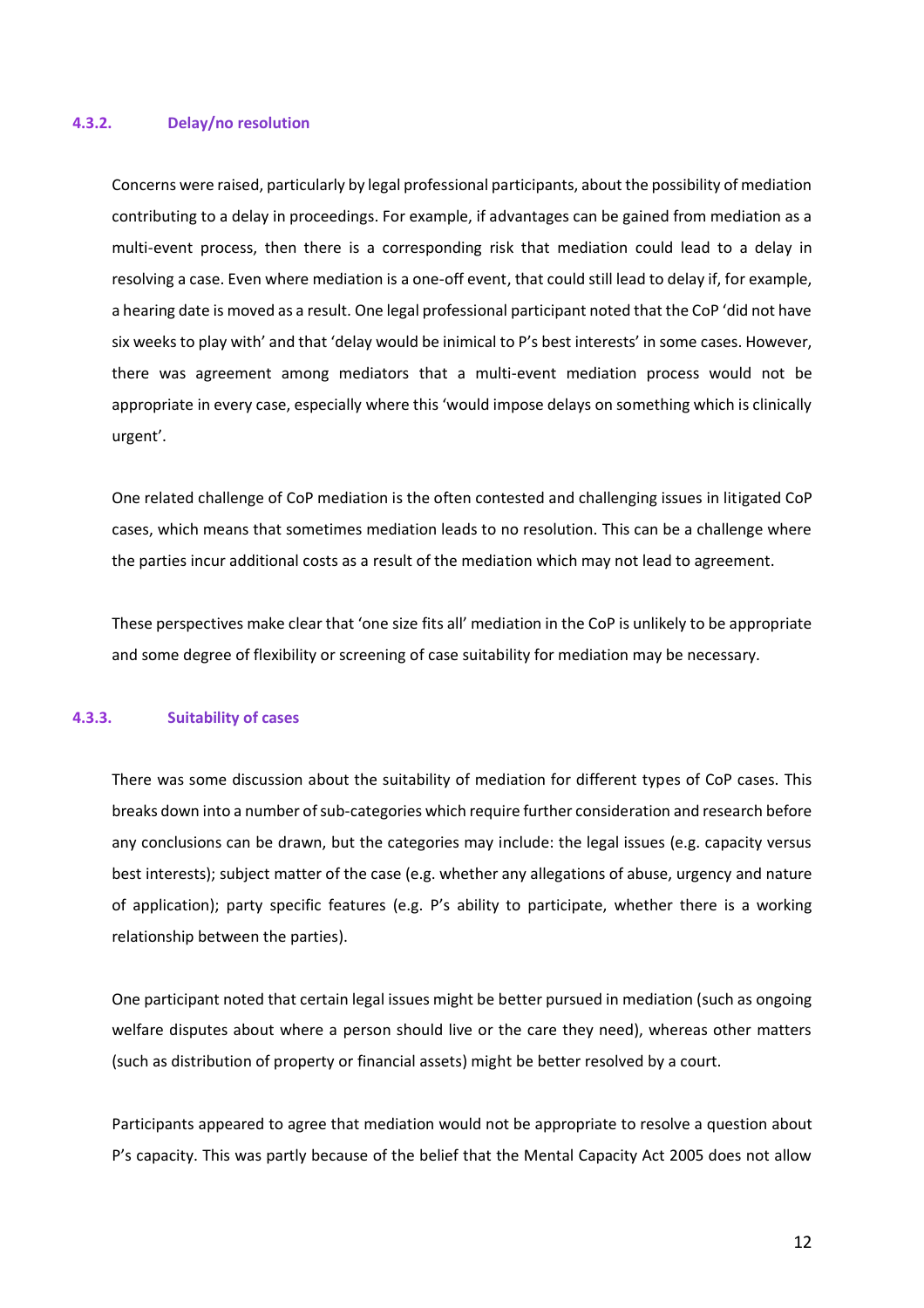capacity to be mediated but also partly because issues of capacity are so intimately bound-up with basic rights and liberties that the matter should never be resolved by agreement between other parties, but only by a court. One participant stated that mediating capacity would be 'fundamentally wrong as a matter of law. A doubt or disagreement about capacity could only be resolved by a judge.' This raises further questions, though, as to the role of mediation in comparison to other informal ways of resolving CoP matters. For example, if, as some participants suggested, roundtable meetings are used to resolve certain aspects of the dispute or parties come to court already in agreement that P lacks capacity in a particular area, then why are those forms of resolution about capacity any different from resolving capacity through a mediation process (which arguably has more safeguards than a roundtable meeting)? This was not answered during the roundtable and requires further consideration.

In relation to the subject matter of the dispute, some participants emphasised mediation's particular utility in medical treatment disputes and in cases where there needs to be an ongoing relationship between the parties, rather than in emergency or one-off applications. As noted further in the safeguarding section below, many attendees believed that mediation is not appropriate in cases where allegations of abuse have been made. Another participant also suggested that there might be an issue when a matter was not raised and discussed in mediation but ultimately proves to be important, if not decisive, for the judge. This inevitably limits the usefulness and point of the mediation.

In relation to the suitability of mediation dependent on the specific features of the parties involved, this concern appeared to relate to 1) the ability of P to participate in the mediation (and the perception that a mediation should not take place without some form of participation by P) and 2) the pre-existing relationship between the parties. On this latter point, while the attendees generally acknowledged that mediation can help to improve relationships, this may depend on the particular individuals involved in the case and their willingness to engage.

## **4.3.4. Safeguarding concerns**

Several participants agreed that mediation would not be suitable in cases where there were preexisting allegations of abuse against potential parties to a mediation and cases which involve allegations of abuse are excluded from the CoP mediation scheme.<sup>15</sup> It was not discussed in further

<sup>&</sup>lt;sup>15</sup> See [n8](#page-5-0) above.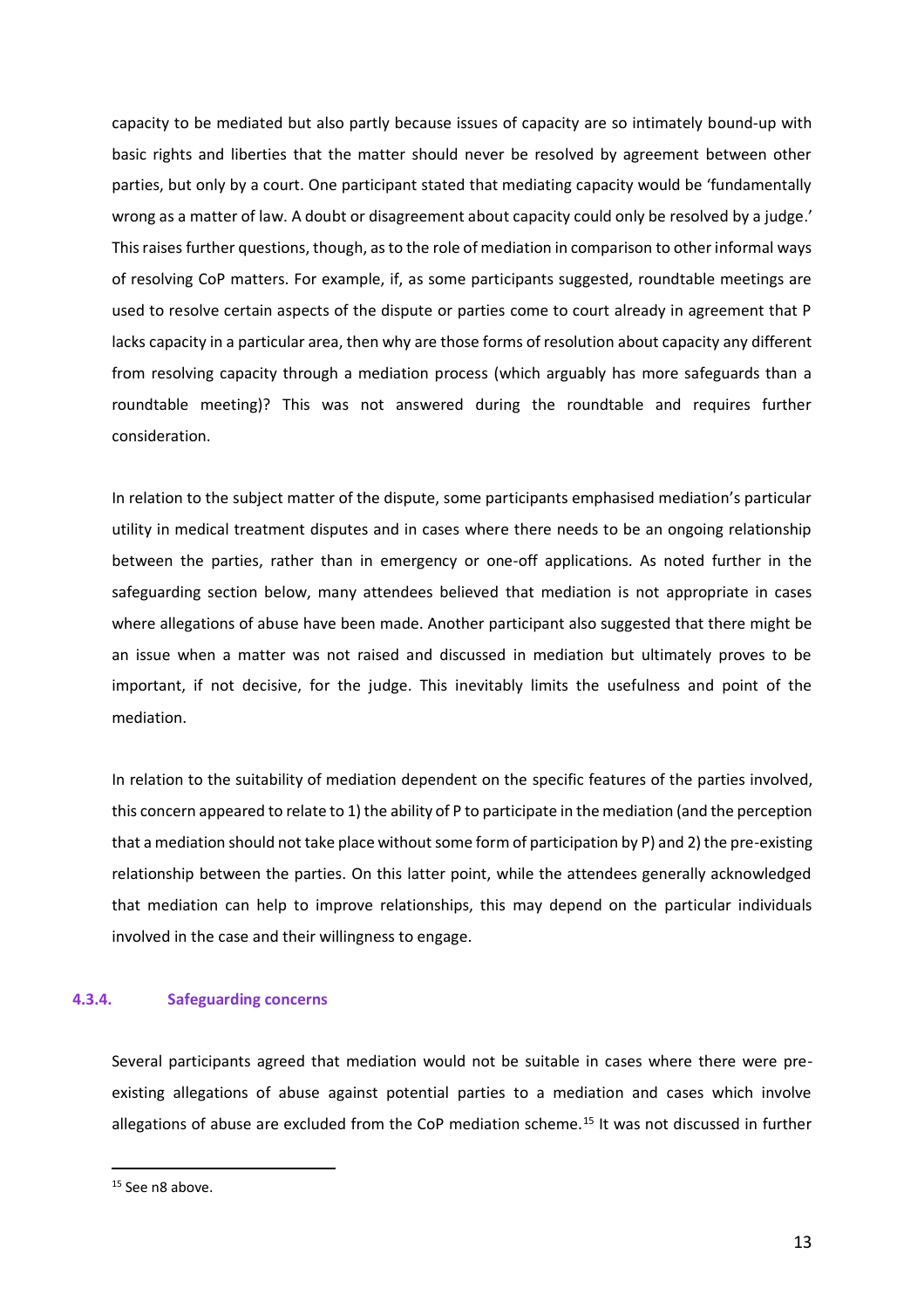detail what a safeguarding allegation would cover or what level of severity of abuse should be excluded. However, safeguarding concerns also link with wider concerns about substantive justice, based on an agreement being reached which may be in the parties' interests, rather than P's.

## <span id="page-14-0"></span>**4.3.5. Agreement not in P's best interests**

One concern that permeated the discussions at the roundtable was the outcome of the mediation not being in P's best interests. This is a concern about substantive justice as well as potentially, although not always, the presence of safeguarding issues. Issues of substantive justice were raised repeatedly as a challenge of mediation by legal professional attendees, which reflects wider concerns about mediation in the academic literature beyond the CoP context.<sup>16</sup> However, that this was predominantly raised by (non-mediator) legal professionals is noteworthy.

One clear example was given during the roundtable of where it would be inappropriate for a court to approve an agreement reached at mediation because it was not in P's best interests. The example concerned siblings in dispute about the best interests of their mother in relation to her property and finances. The siblings agreed to mediate the case and came to an agreement to split the mother's assets 50/50 between themselves, without regard for their mother's best interests. This is a clear illegitimate use of their mother's assets because it is not in their mother's best interests to have them dispersed in this way. Should the matter go before a judge, it was suggested that it was highly unlikely that any judge would approve an order that reached an agreement that was patently not in P's best interests.

This example raises a number of issues. First, that there is potentially little value in mediating where there are concerns about abuse or concerns that the parties are not acting in the best interests of P. The mediation would, it was said, be a waste of time because an agreement that was demonstrably not in P's best interests would not be approved by the CoP. Second, and more generally, one participant questioned the usefulness of agreements reached by the parties given that the court was not going to be bound by the result of mediation. For this reason, the participant noted that there is always a limitation on what mediation can accomplish. Third, this discussion highlighted that, during proceedings at least, any mediation agreements reached would be subject to judicial scrutiny if the agreement is to be reflected in a court order.

<sup>&</sup>lt;sup>16</sup> H Genn at [n10](#page-6-0) above; C Irvine at n10 above.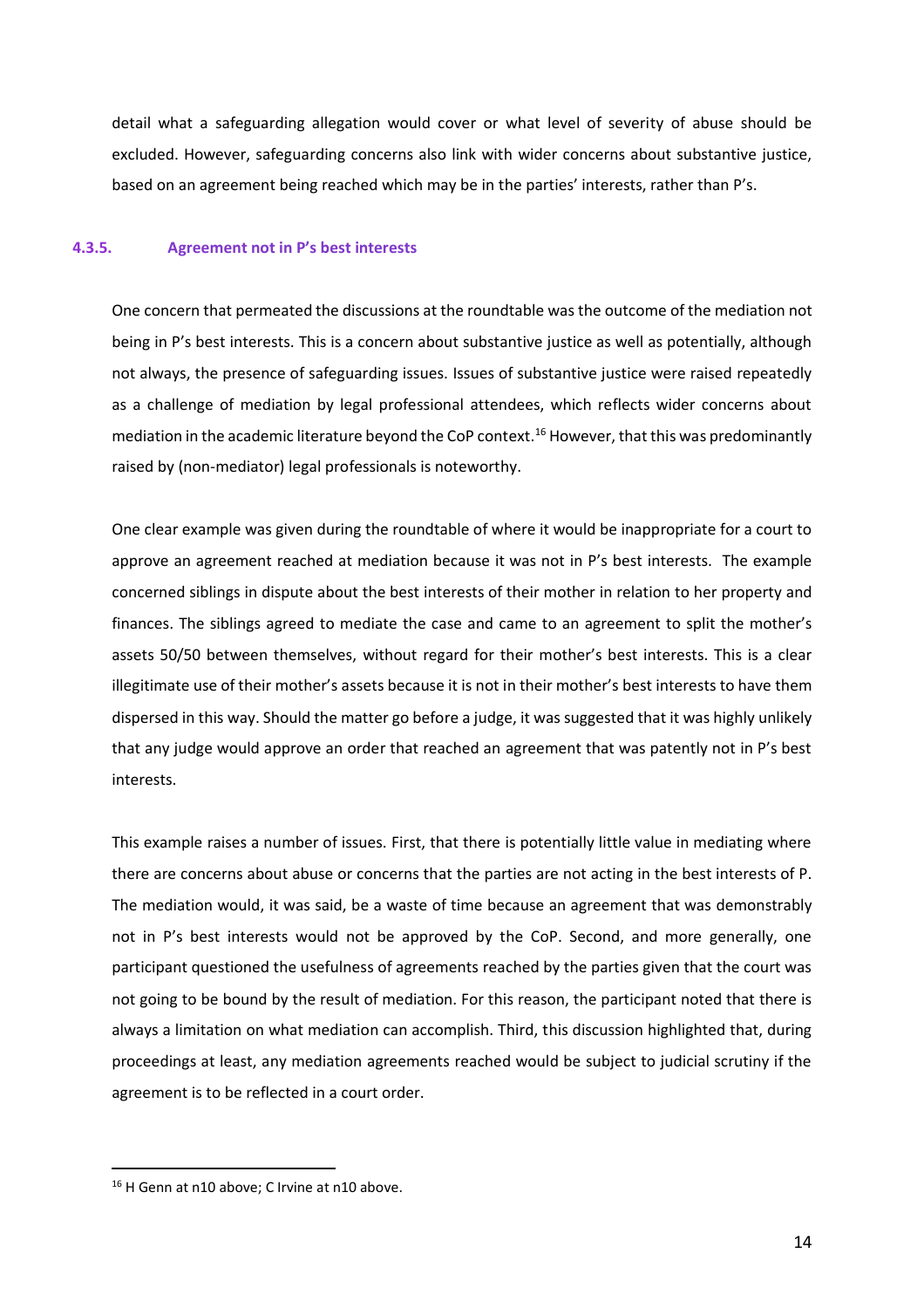On the one hand, this judicial scrutiny was perceived by some attendees to be necessary to avoid the risk of agreements being enacted that are not in P's best interests. On the other hand, one participant noted that there was a risk that a judge would be unlikely to challenge an agreement reached between the parties at mediation and that there would be a fiction that the judge was making the order but, in fact, it was only the 'endorsed consent' of the party's agreement, rather than an independent judicial order.

Some attendees also made the point that parties involved in proceedings routinely reach agreement between themselves about the issues and/or the best way forward, for example, at a roundtable meeting. Therefore this concern about judicial scrutiny is potentially unfounded because this already happens in agreements reached between parties during CoP proceedings. The point being that mediation may simply formalise a process that already happens, but in ways that provide more safeguards than a conventional roundtable meeting allows (for example by having an independent third party mediator involved).

#### **4.3.6. Technology**

Many participants noted concerns about the unreliability of virtual platforms. Loss of Wi-Fi connection, poor signal, and unfamiliarity with technology were especially noted. One mediator further observed that, in a face-to-face mediation, when one party abruptly leaves by walking out of the room, there is the possibility for the mediator to follow them and to negotiate their return to the mediation forum. This option is lost in virtual mediation, as when a party leaves a Zoom meeting or refuses to answer their phone, there is not much the mediator can do to encourage their continued participation. Once the party leaves, the mediation is lost unless the party chooses to return.

#### **4.3.7. People observe emotion and do not participate in it**

Several mediators commented that, in a virtual mediation, observing and detecting the emotions of the parties was more difficult, as the face could be more easily concealed and parts of the body which were ordinarily communicative and visible – such as the hands and arms – were rendered potentially invisible. This meant that mediators had fewer visual cues about what emotional state each party was in, which made it more difficult to predict and pre-emptively manage outbursts of anger or frustration, for example.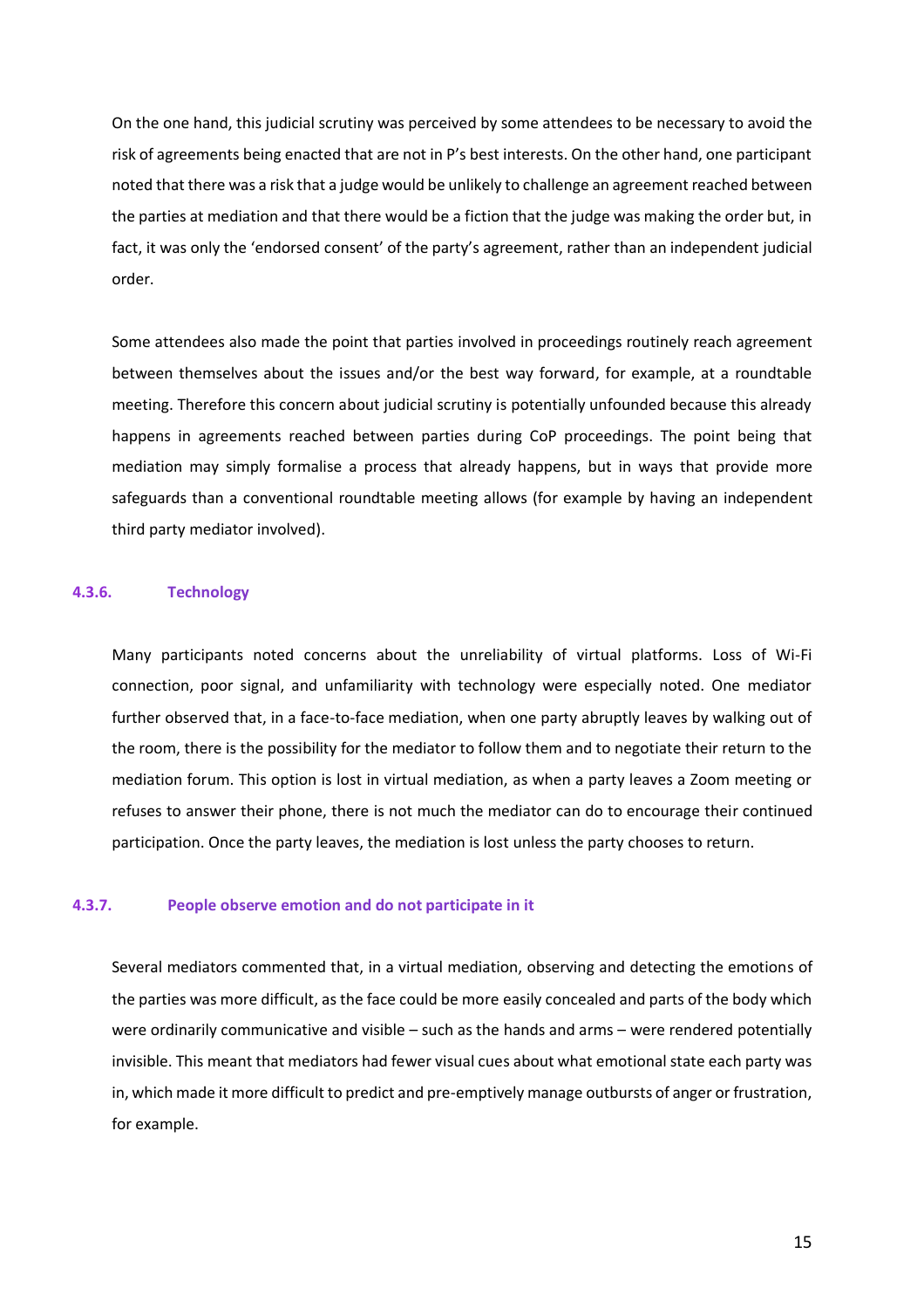#### **4.3.8. Participants take it less seriously**

Some participants perceived that the advantage of mediation that it promoted flexibility and informality was something of a double-edged sword. One the one hand, this informality meant that some participants perceived the process as less important, meaningful, and serious, because it had the character of a discussion rather than a potentially legally binding experience. However, this was balanced by the views of others at the roundtable who suggested that participants listened more attentively in a virtual mediation because they were afraid of missing something significant via the virtual platform.

#### **4.3.9. Security of platform**

One legal professional participant noted that while there may be security concerns in physical locations, the security of virtual platforms such as Zoom, Microsoft Teams, and Skype was a new issue that had to be addressed. This was especially significant as many matters discussed during a mediation would be confidential or at least personal and sensitive, so it was imperative that third-parties did not gain access to the information illegitimately or unwittingly.

#### **5. Further research needs identified**

The roundtable was an important starting point for discussion of mediation in the CoP among relevant stakeholders and it has helped to identify the key areas in which further information, analysis and research is needed.

Evaluative research comparing mediation and litigation in the specific context of the CoP is necessary to address a number of the challenges identified in this report. This would include procedural and substantive justice issues, albeit procedural justice issues related to participant experience of mediation may be easier to draw conclusions about and research into this area is currently underway.<sup>17</sup> Evaluating outcomes of mediation compared to litigation, which has not yet been undertaken in the CoP, was seen as necessary, particularly by some legal professional participants who appeared concerned about the substance of the agreement reached at mediation and whether or not it is in P's best interests. However, such research is conditional on access to comparative data

<sup>17</sup> For example, I am currently undertaking SLSA funded research into the role of mediation in improving P's participation in CoP proceedings.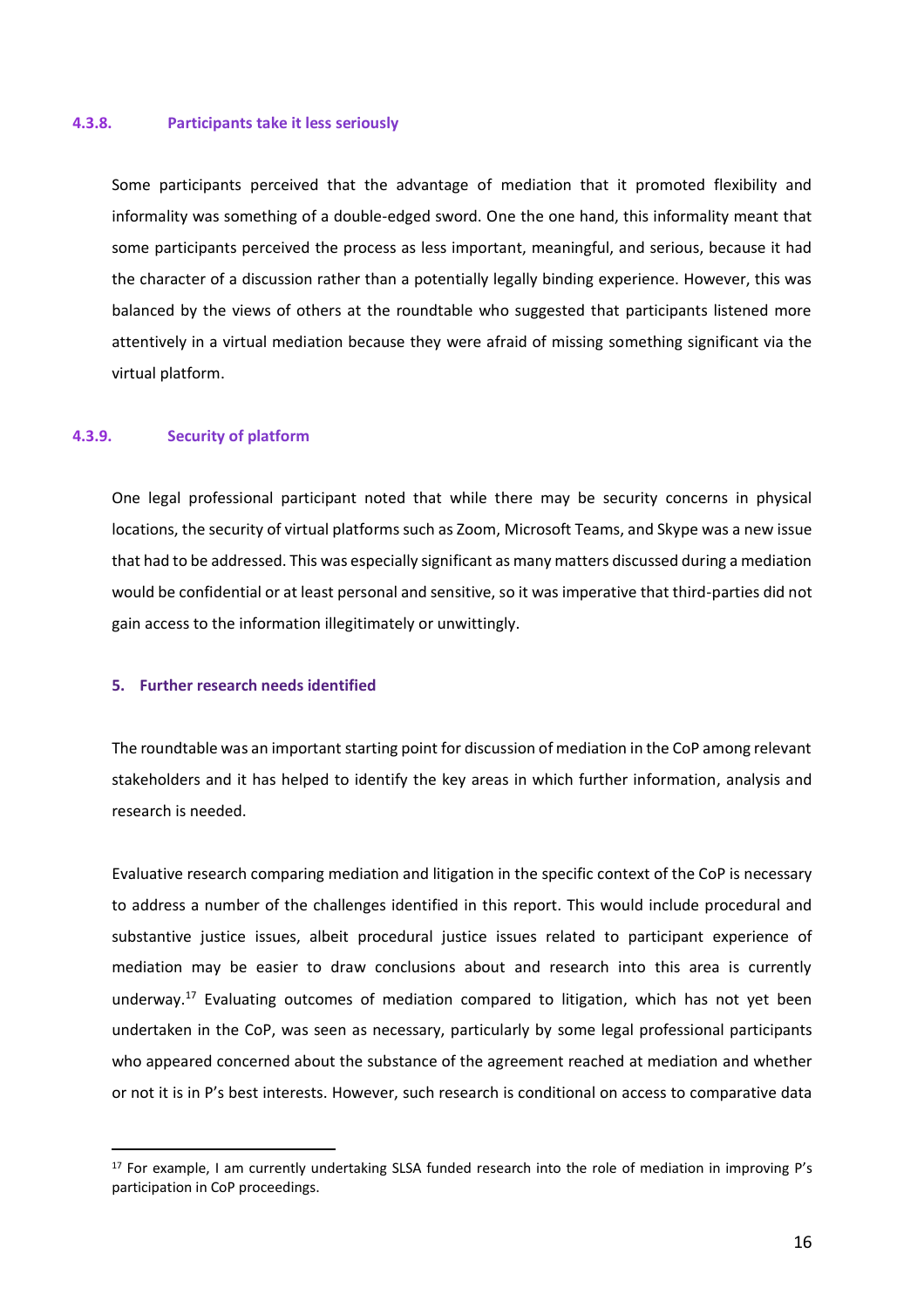on mediated and litigated CoP cases. Until reliable comparative data is accessible, it will be difficult to answer some of the questions identified in this report, particularly questions that relate to the substance of the agreement and the impact on long term resolution of the dispute (for example, through being able to follow up with participants in CoP proceedings what the long term success of mediation agreements was compared to non-mediated cases).

There would also be value in researching this topic at a more granular and qualitative level, for example in relation to specific types of dispute, in areas where the roundtable participants identified that mediation might have real potential. The two legal issues that were identified as having most potential for mediation were medical treatment disputes and ongoing welfare issues involving local authorities. Relevant organisations, such as local authorities or NHS Trusts, may consider conducting or supporting such research to explore in depth participant experiences in these types of cases.

Research on the differences and similarities between virtual and face-to-face mediation might also be beneficial. We may be able to draw on research done on this in other areas to identify the implications for CoP work. This is something that can also be done more generally in relation to understanding how mediation might work in the CoP. For example, there are areas including elder mediation and guardianship mediation where there is already extensive evidence of mediation's use,<sup>18</sup> as well as family law mediation<sup>19</sup> within England and Wales with which some similarities may be drawn.

## **6. Conclusion**

Participants at the roundtable came from a range of backgrounds, but all with some experience of either mediation and/or the Court of Protection/mental capacity law. While the range of participants contributed to a rich and interesting discussion, there was also considerable agreement between participants. Specifically in relation to the flexibility and informality of mediation and its potential for improving relationships and moving away from an adversarial approach. However, as identified above, participants at the roundtable highlighted issues which suggest further analysis of mediation's appropriate role in the CoP is necessary before mediation is expanded.

<sup>&</sup>lt;sup>18</sup> C May (2012) 'Elder and guardianship mediation: A review of the Canadian EGM report and its relevance in the UK', 4 Elder Law Journal 12; Canadian Center for Elder Law (2012) Elder and guardianship mediation report, (CCEL, Vancouver); D Bagshaw, V Adams, L Zannettino and S Wendt (2015) 'Elder mediation and the financial abuse of older people by a family member' 32 Conflict Resolution Quarterly 443; L Barry (2015) 'Elder mediation: What's in a name?' 32 Conflict Resolution Quarterly 435; J Martin at [n13](#page-8-0) above; A Crampton (2016) 'Escape from the laboratory: Ethnographic methods in the study of elder and family court mediation' 32 Negotiation Journal 191.

<sup>&</sup>lt;sup>19</sup> R Blakey at [n11;](#page-7-0) C Irvine at [n10;](#page-6-0) RA Peeples, S Reynolds and CT Harris at [n14](#page-9-0) above.